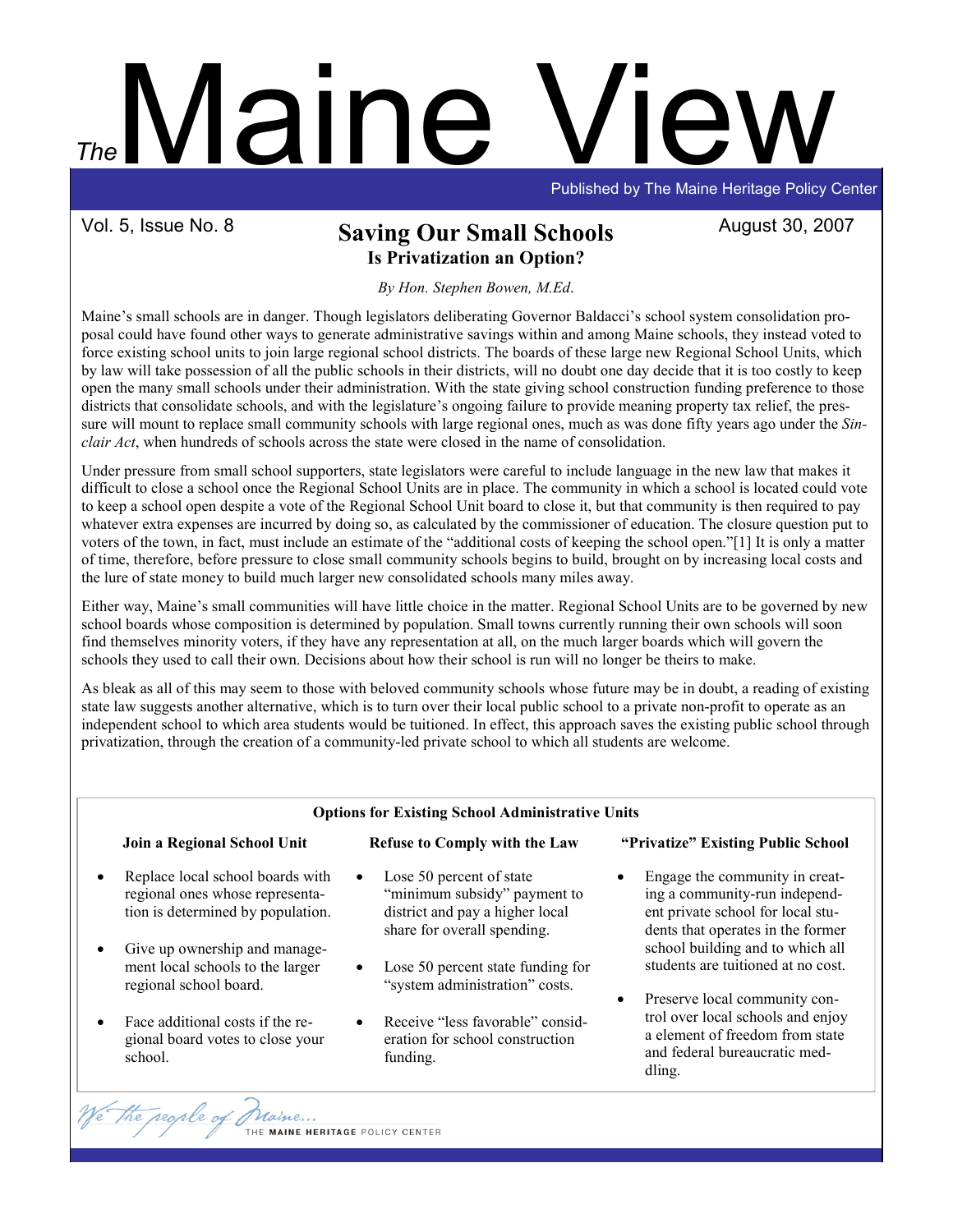### Vol. 5, Issue No. 8 The Maine View

#### Background on Maine's New Law

The state's new "reorganization" law mandates that all existing school systems become part of larger Regional School Units (RSUs), each with its own board. Once in power, these RSUs will then assume control of all existing public schools under their jurisdiction and take over both ownership and management of them. The local school districts are then dissolved.

School units in place today are left little choice in this process. Unless they can convince the commissioner of education to grant them some kind of exemption, the days of local control over local schools are over. Existing districts which, by vote of the citizenry, refuse to comply with this mandate will be punished with a series of financial penalties, and though some districts receive little state funding and thus are punished minimally, for most districts defiance will be very costly.[2]

That scenario will play out unless the community does not have a public school at the time that the new regional district comes to power, which is the intent of the privatization process. If a school unit is one of the many in Maine that tuitions its students to nearby public or private schools in lieu of operating its own school, as more than 50 communities across the state do today, joining the new RSU will be of little consequence. The new law explicitly protects school choice options under the Town Tuitioning system for those districts that currently enjoy it, even after the new RSU comes to power.

The goal of the privatization process outlined here, therefore, is to transform existing public schools, which will ultimately be turned over to the RSUs, into private schools that will not. Under this option, a community would close its public school and lease the school building to a community-created private school, which would provide education services to the community's children. In this way, the community keeps its school and maintains local community control over it. Given the other options towns have under the new consolidation law, going private may be the only means available to save a local school.

#### Step 1—Developing Community Consensus

As one might imagine, privatizing a public school is a complicated process that will require a great deal of deliberation and discussion on the part of community members and ultimately the vote of the community itself. It is imperative that local leaders who set out to pursue this course have strong community support for doing do. Private schools, it must be remembered, are private. While they must operate according to state law, they will no longer be governed by elected leaders but by a private board of directors. Leaving behind a long tradition of town-run schools in favor of creating a private school is not a step to be taken lightly.

Therefore, the first step in this process is to undertake a thorough analysis of what such a task will entail and what it will mean to a community. As sensible approach might be to contract with a consultant or legal advisor who could be called

upon to both outline the process in detail and shepherd the project through to completion. A survey of community sentiment might also be a prudent step, and perhaps more than once as the process continues.

Once a thorough planning and vetting process has been completed, and the decision has been made by the community to move ahead with privatization, the next step is to transform the existing public school into a private one.

#### Step 2—Creating a New, Independent School

It would be far easier for all involved if a school unit could simply wave a wand and privatize its school, but it is far more complicated than that. The law requires that before a public school is closed, the school system must explain, to the satisfaction of the commissioner of education, what is to become of the students it currently educates. In effect, then, a community looking to convert its school from public to private must create the private school first, get it approved by the state, then contract to have area students tuitioned to it. Once all that is done, the public school can be formally closed and, ideally, the school building turned over to the new private school for its use.

The first task, then, is to create a private school that will meet with state approval. Chapter 117 of Title 20-A is the state statute that governs the approval of private schools. It requires, in short, that schools either gain the private accreditation of the New England Association of Schools and Colleges, or that they meet requirements outlined in state statute. These basic requirements concern such issues such as health and safety, recordkeeping, teacher certification, student attendance, required curriculum, and so forth. Schools that receive public tuition dollars are further required to meet certain reporting and audit requirements and be non-sectarian.[3]

Rules adopted by the Department of Education for the approval of private schools lay out procedures and timelines for the process, which can begin months before the school is planning to open. The bulk of the data requested by the Department must be sent to them at least three months prior to operation, and by that point must include details such as instructional programs, a list of teachers of be employed and their credentials, and documents regarding health and safety from officials such as fire marshals.

As one might imagine, this could be the trickiest part of the process, in that the new school must substantially exist, at least in terms of administration, staff, and programming, before the public school is closed. This raises a few questions. Will the state give approval to a school that in reality exists only on paper until the existing public school is closed? What is to become of the existing public school teachers and staff and their contracts? How binding can any agreements regarding employment and facility use be if there is some question as to whether the school will even be approved by the state?

The regile of Maine ... THE MAINE HERITAGE POLICY CENTER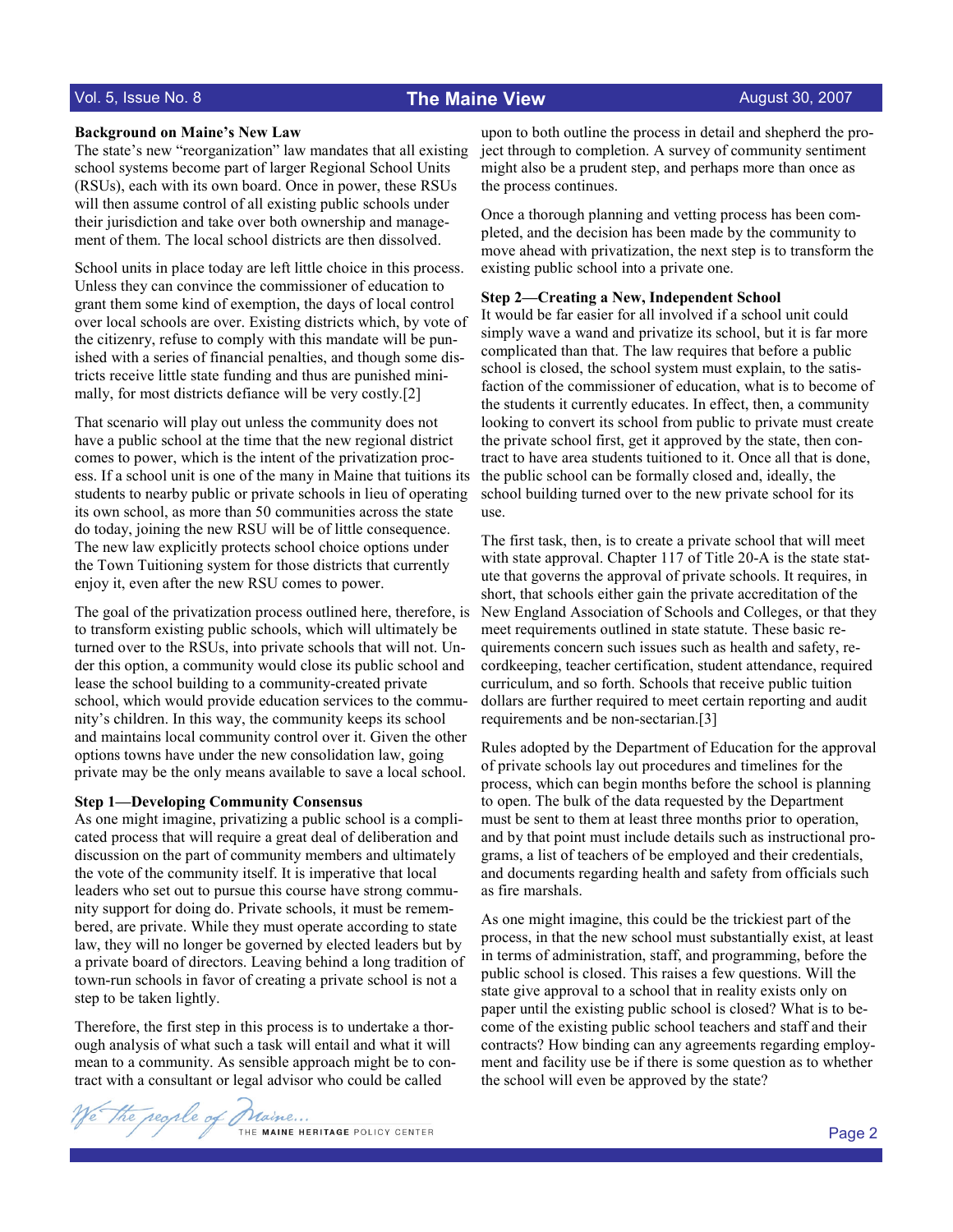## Vol. 5, Issue No. 8 The Maine View

#### Case Study on Privatizing Public Schools The School at Winhall, Vermont

Nearly a decade ago, Vermont enacted a new school funding formula, known as Act 60, that had the effect of redirecting school funding from higher valuation towns to those with lower property valuations. For towns such as Winhall, which lies nestled in the hilly ski country of southern Vermont, this meant a dramatic drop in state aid to local schools, and an accompanying increase in local taxes. Struggling to figure out a way to manage a school budget with rising costs and declining enrollment, and dismissing options such as consolidation with neighboring schools, the citizens of Winhall hit on the novel idea of closing their local public school and reopening it as a private school.

As retold in How to Privatize a Public School in Vermont: A Layman's Guide, by Vermonters for Better Education, the story of Winhall's closure of its public school and its replacement by a community-run private school may be a model for Maine towns who face the closure of a local school as a consequence of consolidation.

The plan developed by the Winhall School Board was a relatively simple one. In the spring of 1998, voters approved a measure empowering the School Board to close the school "if and when it is confident that the independent school will be able to open for the 1998-99 school year." Through the summer, the School Board and community leaders set about establishing a new private school in the old public school building, which by then had been leased to them by the town. The community formed a foundation to provide additional financial support to get the school off the ground in anticipation of per-pupil tuition payments to arrive that fall. By the end of the summer, the community's new private school had won interim approval from the state to receive tuition payments and was ready to welcome students when school began again that fall.[4]

What has become of the school in Winhall? A newspaper article from this past spring reports that today, after nearly 10 years in operation, "the school has a total of 57 students, nearly double the number enrolled in 1998, and its per-pupil costs... including special education and transportation costs, are less than they were 10 years ago." The school's principal has concluded that "opportunity and flexibility are much greater than in public schools," and credited the school's independence with its ability to provide "extensive foreign language and arts offerings" that would be otherwise unavailable in so small a school.[5]

The success of Winhall's privatization of its school has become a model for other districts in Vermont. The same 2007 article that describes Winhall today reported that another Vermont town, Woodbury, may follow Winhall's lead. That town approved a resolution at its last town meeting to "explore shutting down the public elementary school and reopening a privatized, independent school in its place."[6]

Clearly, this part of the process needs to be very carefully navigated, and by people who understand school and labor law well. The fact is, though, that approved private schools exist all over the state, that they are approved before a single student appears at their door, and that the process, though cumbersome, does work. It should be kept in mind that the option also exists to have the school accredited by the New England Association of Schools and Colleges, upon receipt of which the state must grant basic approval.

In fact, another option to consider would be to work in cooperation with an existing private school, one already accredited, in order to create a kind of "satellite" campus. Maine has dozens of prestigious private schools that accept publicly tuitioned students and thus already work extensively with public officials to meet the educational needs of their communities. Cooperation with such an institution could simplify this process significantly, and may be worthy of investigation.

#### Step 3-Closing the existing public school

Section 4102 of Title 20-A, Chapter 202 outlines the process by which an existing school can be closed. In short, it requires that either the school is being replaced by another, has been condemned for "health and safety" reasons, or that "the building has been deemed to be unnecessary or unprofitable to maintain" which would be the grounds on which the school is closed under this process. The school is no longer needed, the community would argue, because the town intends to tuition students to the new independent school.[7]

Section 4102 requires that the "governing body" of the school system file a report with the commissioner explaining why the school is being closed, but does not appear to give the commissioner power to veto such an action, so long as the school system can describe the manner in which "the continuation of the educational programs for the affected students will be provided."[8] Assuming an approved independent school has been created by this point to which students can be tuitioned, that would the school unit's response to the commissioner. Closing a school that is part of an SAD or CSD is more complicated, and may require a town to withdraw from such a district first, as described in Section 1405 of Title 20-A.[9]